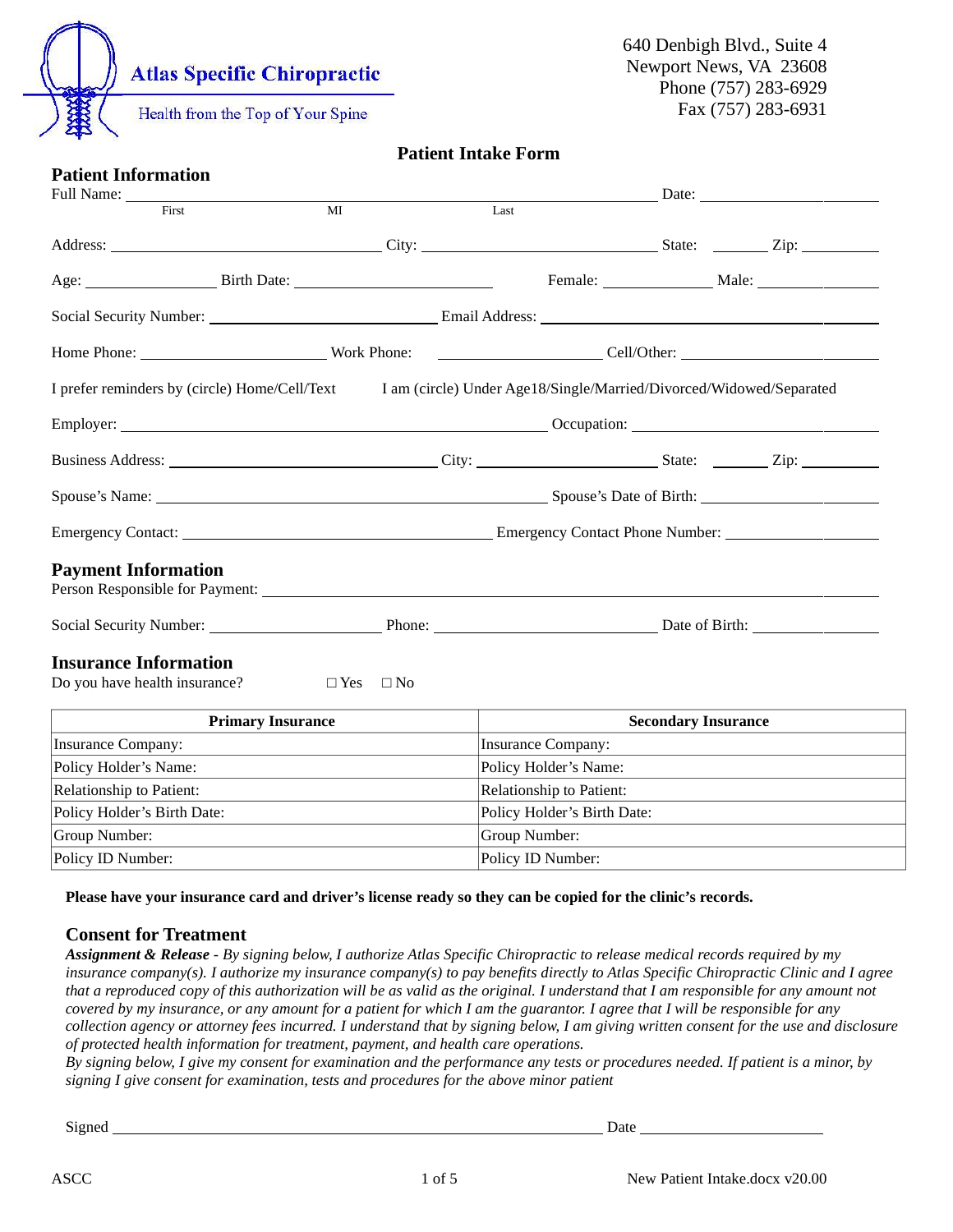## Health Questionnaire

| <b>Patient Information</b>                                                                                                                                                                                                     |                               |                      |                                                                                                                                                                                                                                      |
|--------------------------------------------------------------------------------------------------------------------------------------------------------------------------------------------------------------------------------|-------------------------------|----------------------|--------------------------------------------------------------------------------------------------------------------------------------------------------------------------------------------------------------------------------------|
|                                                                                                                                                                                                                                |                               |                      |                                                                                                                                                                                                                                      |
| Patient Name: Name and Second Second Second Second Second Second Second Second Second Second Second Second Second Second Second Second Second Second Second Second Second Second Second Second Second Second Second Second Sec |                               |                      | Date of Birth: <u>New York: New York: New York: New York: New York: New York: New York: New York: New York: New York: New York: New York: New York: New York: New York: New York: New York: New York: New York: New York: New Yo</u> |
|                                                                                                                                                                                                                                |                               |                      |                                                                                                                                                                                                                                      |
| List all prescription, non prescription medications and other supplements you take as well as the associated condition:                                                                                                        |                               |                      |                                                                                                                                                                                                                                      |
|                                                                                                                                                                                                                                |                               |                      |                                                                                                                                                                                                                                      |
| List any surgeries or hospitalizations you have had complete with the month and year for each:                                                                                                                                 |                               |                      |                                                                                                                                                                                                                                      |
|                                                                                                                                                                                                                                |                               |                      |                                                                                                                                                                                                                                      |
|                                                                                                                                                                                                                                |                               |                      |                                                                                                                                                                                                                                      |
|                                                                                                                                                                                                                                |                               |                      |                                                                                                                                                                                                                                      |
| Family History (list all major diseases such as cancer, diabetes, heart problems, bone/joint diseases and the relation to you of the<br>individual):                                                                           |                               |                      |                                                                                                                                                                                                                                      |
|                                                                                                                                                                                                                                |                               |                      |                                                                                                                                                                                                                                      |
|                                                                                                                                                                                                                                |                               |                      |                                                                                                                                                                                                                                      |
| Do you exercise?<br>$\Box$ Yes $\Box$ No                                                                                                                                                                                       |                               |                      |                                                                                                                                                                                                                                      |
| Are you dieting?                                                                                                                                                                                                               | $\square$ Yes<br>$\square$ No | Since:               |                                                                                                                                                                                                                                      |
| Do you smoke?                                                                                                                                                                                                                  | $\square$ No<br>$\Box$ Yes    | packs per day.       |                                                                                                                                                                                                                                      |
| How many years have you been smoking?                                                                                                                                                                                          |                               |                      |                                                                                                                                                                                                                                      |
| Do you drink alcoholic beverages?                                                                                                                                                                                              | $\Box$ Yes<br>$\square$ No    | drinks per day.      |                                                                                                                                                                                                                                      |
| Do you wear?                                                                                                                                                                                                                   | $\Box$ Heal lifts             | $\Box$ Arch supports | $\Box$ Prescription Orthotics                                                                                                                                                                                                        |
| For women: Are you pregnant or nursing?                                                                                                                                                                                        | $\square$ No<br>$\Box$ Yes    |                      |                                                                                                                                                                                                                                      |
| If pregnant, How many weeks? __________                                                                                                                                                                                        |                               |                      |                                                                                                                                                                                                                                      |
|                                                                                                                                                                                                                                |                               |                      |                                                                                                                                                                                                                                      |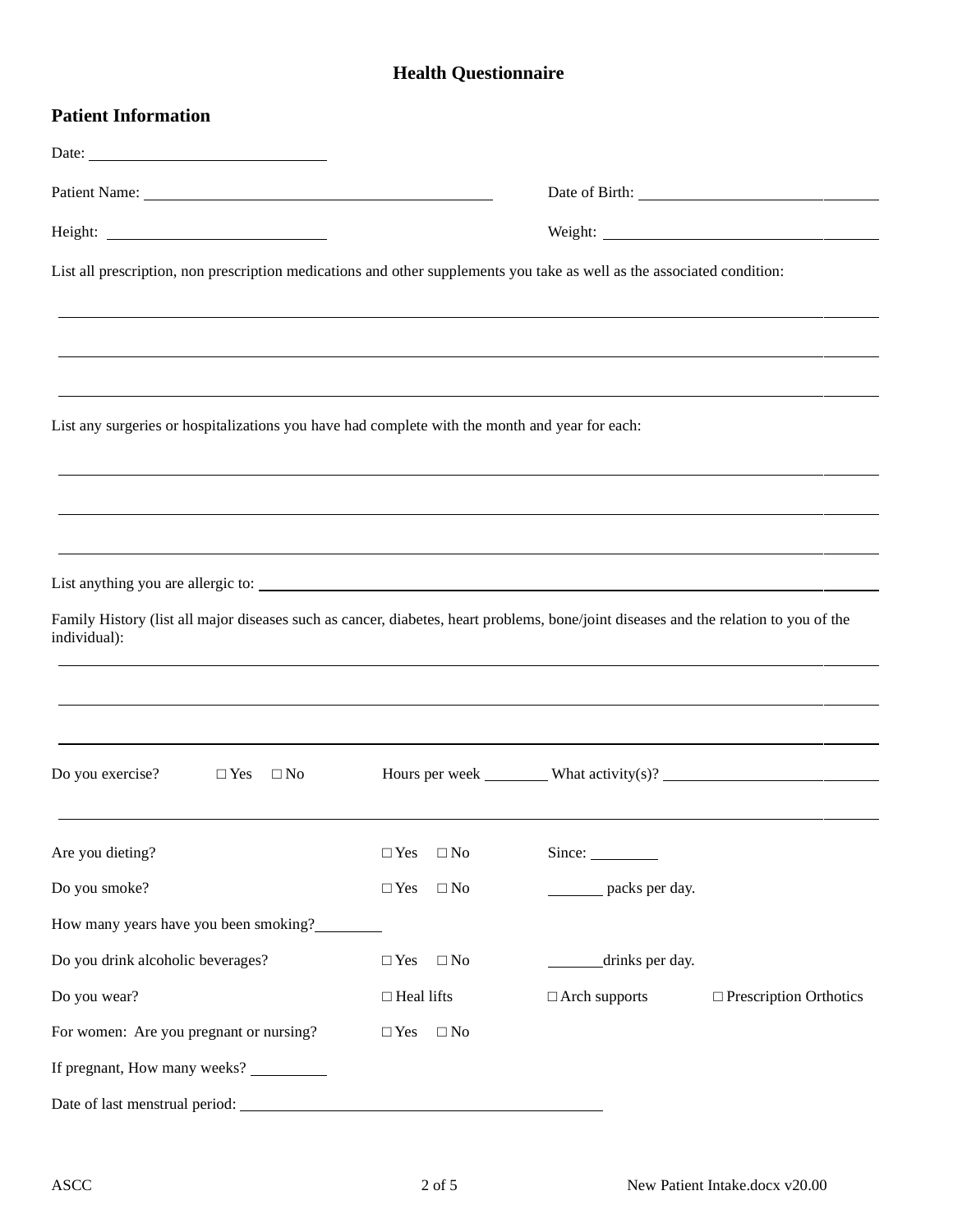## Medical History

Describe the reason(s) for your doctor visit today:

| How often do you experience symptoms? (Circle one)     | Constantly     | Frequently                            | Occasionally<br>Intermittently |  |  |  |  |
|--------------------------------------------------------|----------------|---------------------------------------|--------------------------------|--|--|--|--|
| Describe your symptoms? (Circle all that apply)        | Sharp          | Dull ache                             | Numbing                        |  |  |  |  |
|                                                        | <b>Burning</b> | Tingling                              | Shooting                       |  |  |  |  |
| Are your symptoms? (Circle one)                        | Getting better | Staying the same                      | Getting worse                  |  |  |  |  |
|                                                        |                |                                       |                                |  |  |  |  |
|                                                        |                |                                       |                                |  |  |  |  |
| <b>History of Treatment</b><br>Primary care physician: |                |                                       | $P$ hone: $\blacksquare$       |  |  |  |  |
|                                                        |                | May we update them on your condition? | $\Box$ Yes $\Box$ No           |  |  |  |  |
|                                                        |                |                                       |                                |  |  |  |  |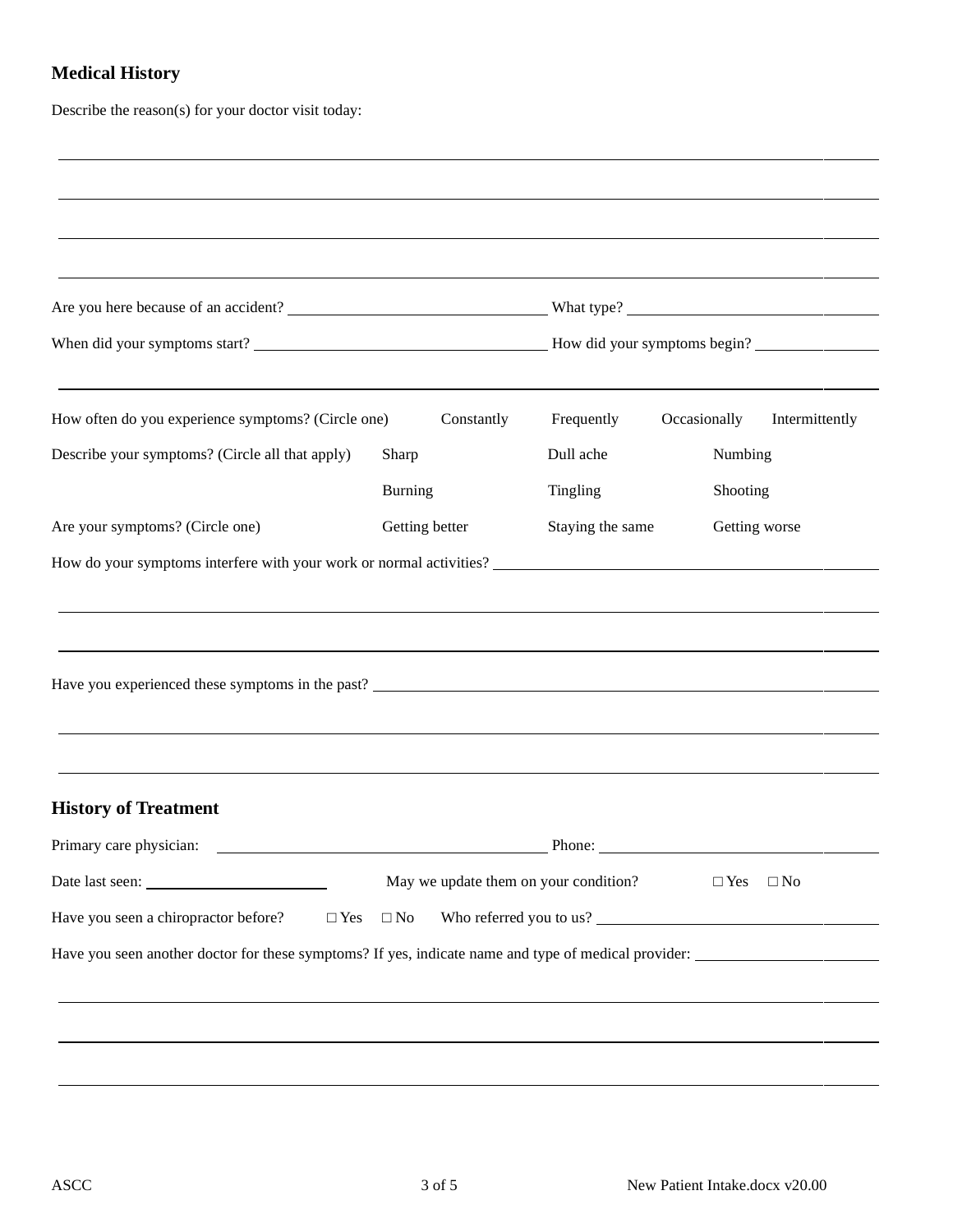### Description of Condition

Mark any area(s) of discomfort with the following key:

# A = Ache  $N$  = Numbness  $B$  = Burning  $T$  = Tingling  $S$  = Stiffness  $O$  = Other



On a scale of 0 to 10 how intense are your symptoms? 0 being the least and 10 the most.

|  |  |  |  |  | $0\ 0\ 0\ 0\ 0\ 0\ 0\ 0\ 0\ 0\ 0\ 0$ |                |
|--|--|--|--|--|--------------------------------------|----------------|
|  |  |  |  |  | $0\ 0\ 0\ 0\ 0\ 0\ 0\ 0\ 0\ 0\ 0$    | $^{\circledR}$ |
|  |  |  |  |  |                                      | $^{\circledR}$ |